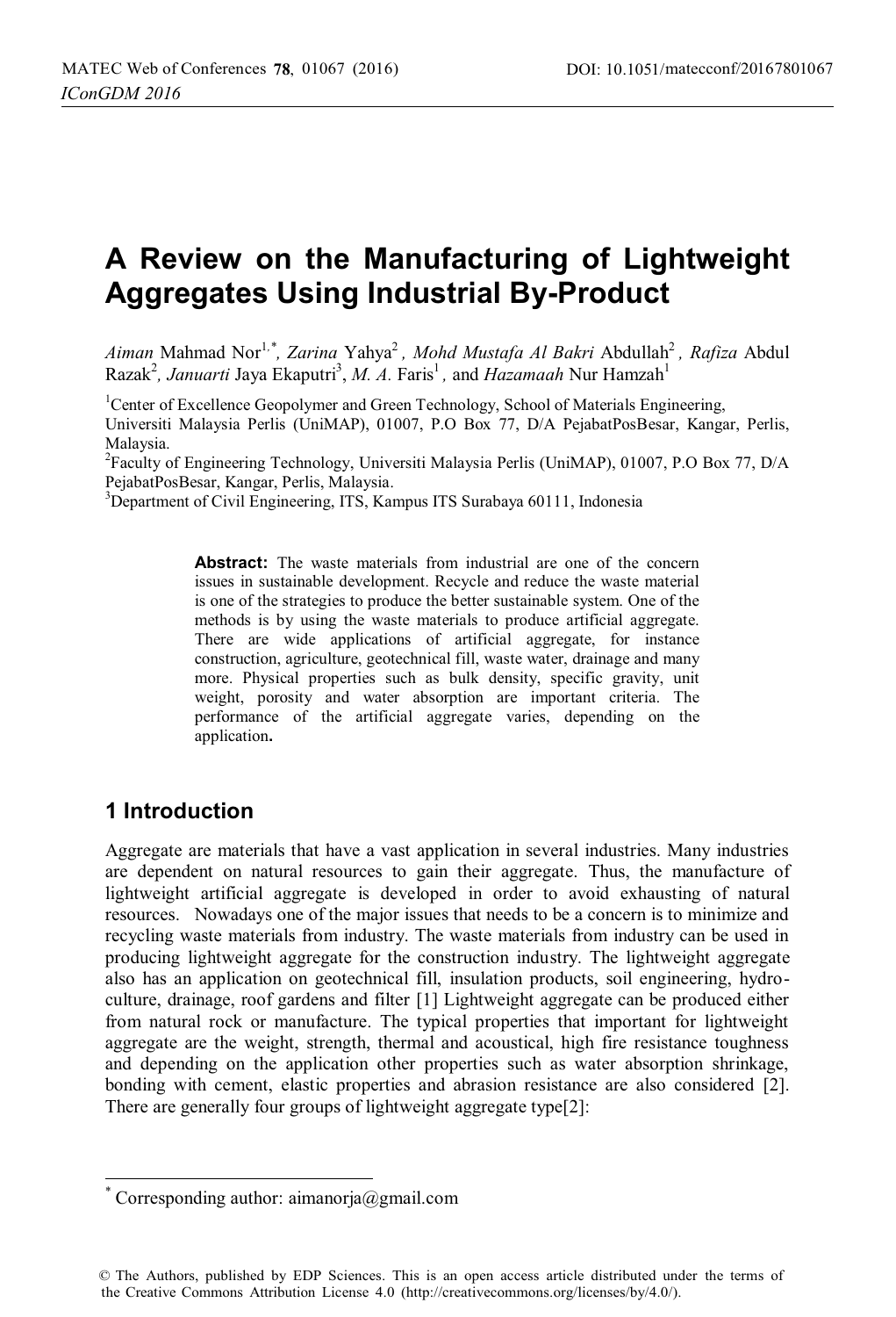- 1. Natural lightweight aggregate: natural rock that had been crushed, for instance, pumice, scoria, tuff, breccias, and volcanic cinders.
- 2. Manufactured structural aggregates: by processing shale, clay, or slate into rotary kilns or sintering machine between 1000°C– 1200°C.
- 3. Manufactured insulating ultra-lightweight aggregates: by-product lightweight aggregates: a waste material like heavy metal sludge, mining residues, palm shell, paper sludge, pet bottles, sewage sludge, steel slag, bottom ash, fly ash, marine clay.

This paper focuses on the method of producing lightweight artificial aggregate using any by-product and their performance and characterization. The manufactured lightweights from natural source materials that most used and most valued in industry are from shale and expanded clay [2]. However, for any manufactured aggregate or artificial aggregate, the key physical properties are bulk density, specific gravity, unit weight, porosity, and water absorption.

| <b>Properties Of Artificial Aggregate</b><br><b>Lightweight Concrete</b> | <b>Specification and</b><br>standard |
|--------------------------------------------------------------------------|--------------------------------------|
| Bulk Density And Void In Aggregate                                       | ASTM C 29                            |
| Specific Gravity and Absorption                                          | <b>ASTM C127</b>                     |
| Sieve Analysis                                                           | ASTM C136                            |
| Lightweight Aggregates for<br>Concrete, Mortar And Grout                 | $EN - 13055 - 1$                     |
| Lightweight Aggregates for<br><b>Structural Concrete</b>                 | ASTM C330                            |
| Heat Flow Meter Insulation Test                                          | ASTM C518                            |
| Aggregate Impact Value (AIV)                                             | BS 812-112:1990                      |
| Aggregate Abrasion Value (AAV)                                           | BS 812-113:1990                      |

**Table 1.** Standard to Determine the Properties of Aggregate.

# **2 Method of Production Artificial Aggregate**

Basically, production of artificial aggregate is using the same principle which is mixing of raw materials, agglomeration, hardening or binding of the particles and then further processing like curing and sintering. Desire size of artificial aggregate is obtained according to the application by agglomerate any raw waste materials during the production process of artificial aggregate [3]. A process such as sintering, autoclaving and cold bonding are the general 3 methods to produce artificial aggregate after the mixing of raw materials, agglomeration, hardening or binding of the particles. The common method to obtain a lightweight artificial aggregate is through sintering process. There also another researcher such as [4] which has reported on manufacture and performance of cold bonded lightweight aggregate using alkaline activators for high-performance concrete.

### **2.1 Sintering.**

Previous research had used the sintering method for producing lightweight aggregate in a furnace up until  $1000^0C - 1200^0C$  to fuse particles at the points of mutual contact [5-9]. The raw materials usually are pelletizing by mixing with  $20 - 30$  % water as a binding agent to get the desire and consistency size and dried at  $110^{\circ}$ C. There are different types of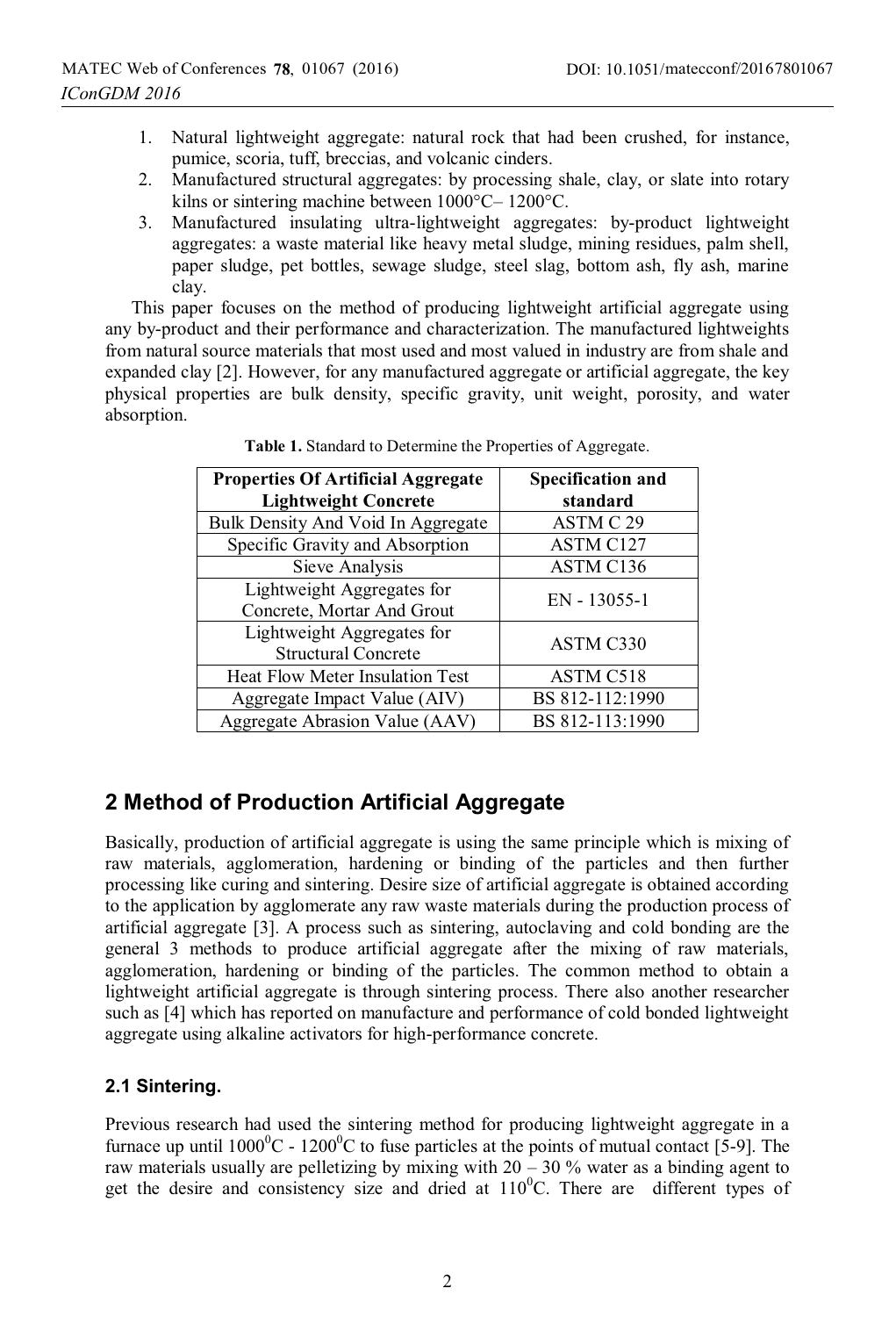palletizer machine that can be used during the agglomeration process by granulation, such as disc or pan type, drum type, cone type and mixer type [10]. The plate revolution speeds during pelletize process using rotating disk are also affecting the physical and mechanical properties of the aggregates. These changes are due to increases coalescence process of the particle up to a limit value [11]. The sintering method required high energy, but has high engineering properties depending on agglomerated material properties and process efficiency [12]. There are also fly ash aggregate that using the 2 steps of thermal treatment where the first at  $750^{\circ}$ C for 10 -15 minutes and second the expansion step at  $1150^{\circ}$ C- $1175^{\circ}$ C for 10-15 minutes [6]. The two-step of high heat treatment give more porous and property similar to commercial lightweight aggregate compared to one step of heat treatment.

### **2.2 Autoclaving.**

The autoclaving process is where the chemical such as the cement and lime or gypsum are mixed with the source material in agglomeration stage [13]. After that, the sample area exposed to the autoclaving or cure in pressurized saturated steam at a temperature of  $140^{\circ}$ C for several hours.

### **2.3 Cold Bonding.**

Meanwhile, the cold bonding method is normal water curing at ambient temperature to bonding the mixing material [5]. The bonding achieved from this method are more rigid and higher drying shrinkage. The disadvantages of this method can be overcome by using compaction during agglomeration techniques. The compaction agglomeration technique is by using uni-directional piston type compaction, roll pressing, extrusion and pellet mills. The fly ash class c aggregate in the study [14] shows that increasing the duration of normal water reduce the water absorption and have close properties with autoclave due to dense microstructure formation.

### **2.4 Geopolymer.**

There also researcher to implement geopolymerisation process bonding during agglomeration by granulation of manufactured aggregates[4,15-18]. Geopolimerisation is an inorganic polycondensation reaction which is yielding three-dimensional zeolitic framework to produce geopolymer cement [16]. The hardening mechanism of geopolymeration process is when the aluminium and silicate oxides in any raw material react with alkali polysilicates. The physical and mechanical properties of the geopolymer artificial aggregate are also affected by the molarities and quantity of the alkaline activator use. The geopolymer fly ash shows an increase in strength after exposing to  $1000^{\circ}$ C [20]. The porosity of the artificial aggregate is decreasing after the heat treatment is increasing [15]. The source materials also had a huge role in geopolymer properties according to the reactivity and chemical composition. Lower compressive strength can be seen in cold bond geopolymer artificial aggregate using only fly ash show compared with the geopolymer lightweight aggregate blends with ground granulated blast slag and rice husk ash [4].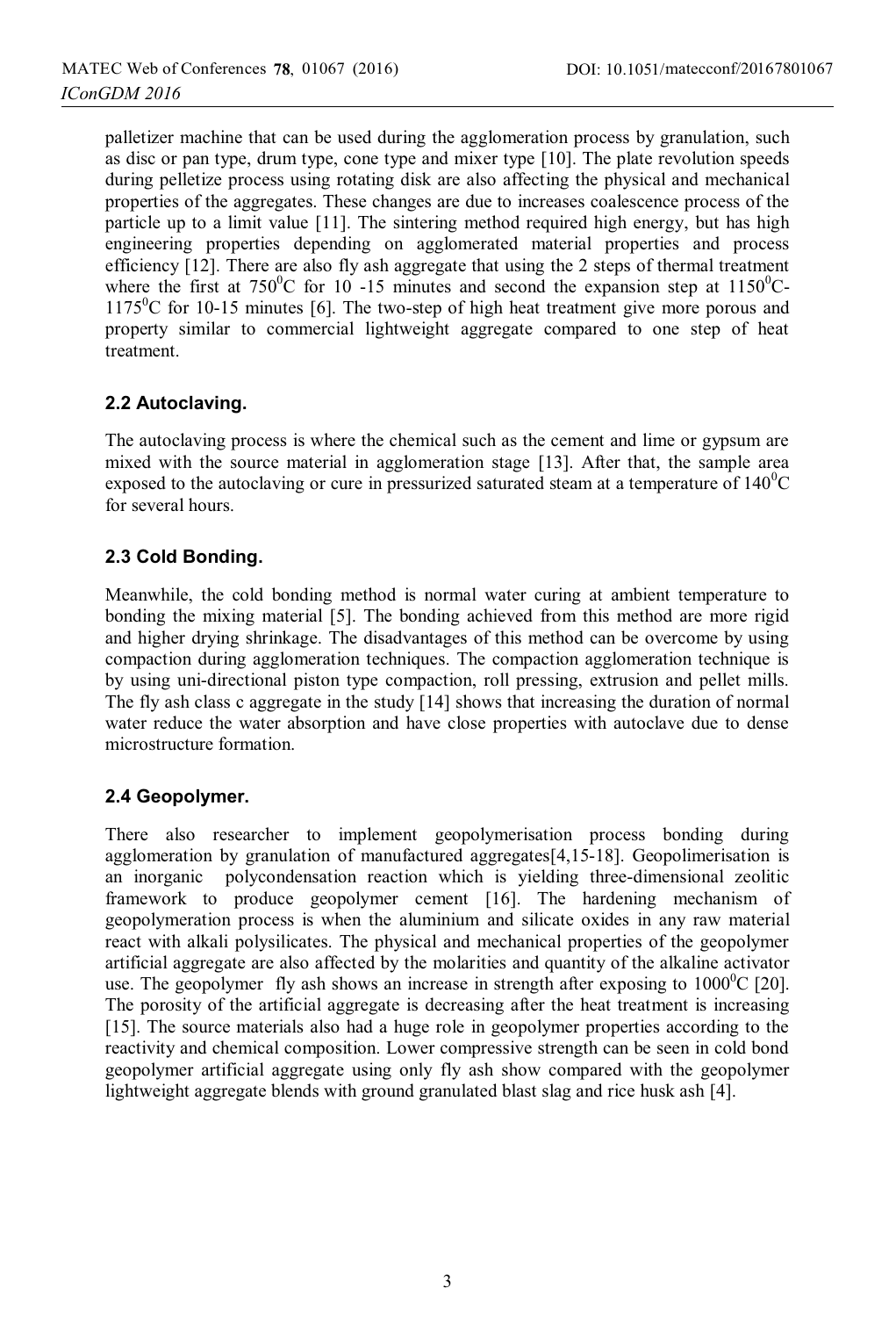# **3 Physical Properties of Artificial Aggregate**

#### **3.1 Specific gravity.**

Generally, the different source materials to produce artificial aggregate had a different density and specific gravity. The cold bond metakaolin aggregate size of  $20 - 10$  mm had a specific gravity of 1.83 where as the cement act as the binder [21]. The specific gravity of cold bonded aggregate of increases when the volume of cement proportion uses to produce the aggregate increase [22]. Other than that, the specific gravity of 100% ground granulated blast furnace slag cold bonded process aggregate is higher from the fly ash which is 1.97. The Blaine fineness of fly ash class F also effects on the specific gravity of cold bond artificial aggregate [22]. The saturated surface dry specify gravity of fly ash geopolymer artificial aggregate is 1.89 [18]. Other than that, the lower unit weight of cold bonded geopolymer lightweight aggregate can be obtained by using rice husk ash as source material [4].

The specific gravity of sintered fly ash aggregate is increased from 1.51 to 1.92 when it is exposed higher temperature to  $1200^{\circ}$ C from  $1100^{\circ}$ C [23]. The density of the sintered fly ash aggregate also is increase at a higher temperature from  $1075^{\circ}$ C to  $1200^{\circ}$ C [6]. The sintered fly ash aggregate specific gravity or density start to decreasing until the temperature are  $1075^{\circ}$ C -1100<sup> $\circ$ </sup>C and then increase when exposed to higher temperature because of the close to open porosity of the fly ash aggregate. The specific gravity of sintered sludge ash is decreased as well when the temperature increasing up to 10900C and start to increase when it exposed to  $1100^{\circ}$ C [7]. However, the time of the sintered process also affects the specific gravity of the sludge ash aggregates. The specific gravity of sludge ash artificial aggregates is lower when the pellet sintered for 30 minutes than 10 minutes exposed to the same temperature [7].

The composition of the raw material of the sintered artificial aggregates also affects the density. The increasing of the glass content in the aggregate will increase the density [9]. The high calcium content in glass powder act as fluxes which lower the melting point [24]. Thus, the density is increased when it is exposed certain temperature because of the fluxing agent in the aggregate melt and decrease the void of the aggregate. However the density is decreased as the temperature is very high such as the aggregate is melting and bloating. The sintered artificial aggregate from class F fly ash obtained from different power plants also had different density [25].

#### **3.2 Water Absorption.**

The water absorption capacity of the aggregate is contributed by the open and closed porosity of the artificial aggregates. The addition of lime and cement affect the physical properties of the fly ash cold bonded aggregates. The water absorption of the fly ash aggregates is decreased by 4-9 %with addition of lime and cement [12]. The water absorption turns out to be lower if the cement content is increased because of the high rate of the pozzolanic reaction produce calcium silicate hydrate making the structure more dense [22]. The addition of ground granulated blast slag also decreases the water absorption of the cold bond geopolymer artificial aggregate [4]. The increase duration of water curing of the cold bonded, steam and autoclaved artificial aggregates shows decreases in water absorption and porosity of the aggregate [14]. In general, the autoclaving aggregates have lower water absorption than steam curing because of the lower porosity.

The agglomeration of class F fly ash aggregates through compression method that been sintered shown that the water absorption and porosity are decreased when the soaking time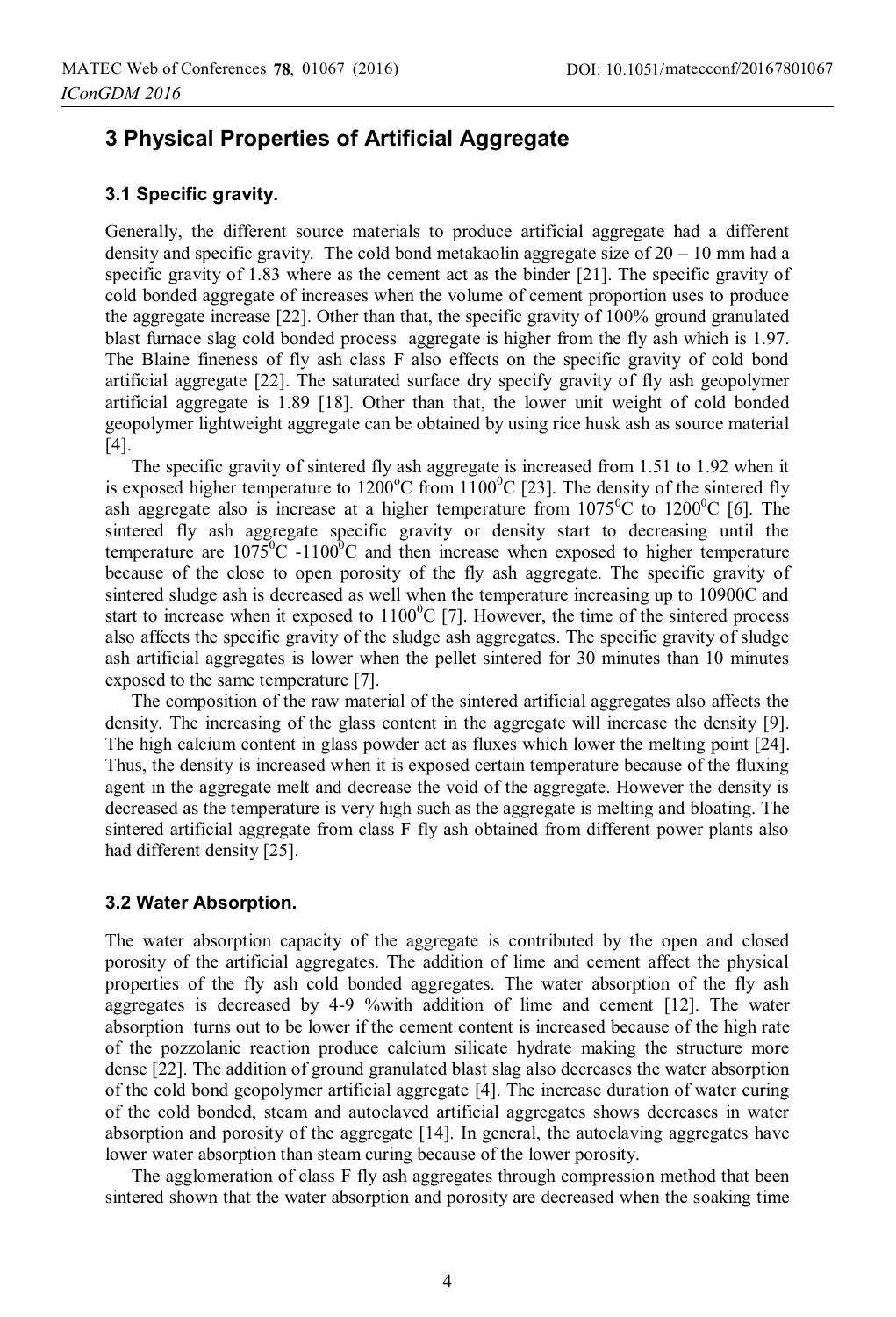and temperature are increased from 0.5-2 hours  $1000^{\circ}$ C-1150 $^{\circ}$ C [25]. The porosity and water absorption of fly ash particles reported by [10] are lowest when the specimen are sintered at  $975^{\circ}$ C-1050 $^{\circ}$ C. The maximum value of water absorption is obtained when the artificial aggregate is sintered at  $1150^{\circ}$ C and then decreased at a higher temperature. The decreasing of the water absorption is due to decrease of open porosity of the surface of the void by less viscous liquid phase. The sintered artificial aggregates reported by [24] show that the water absorption is high when the specific gravity and have low strength due to porosity. The additions of binder also decrease the water absorption as the aggregate becoming denser, discontinuous porosity and small pore size [24].

### **3.3 Morphology.**

The aggregate morphology can be analysed by a microscopic study using scanning electron microscope (SEM) analysis.



**Fig. 1.** The SEM images of fly ash sample for different sintering temperature and soaking time [25].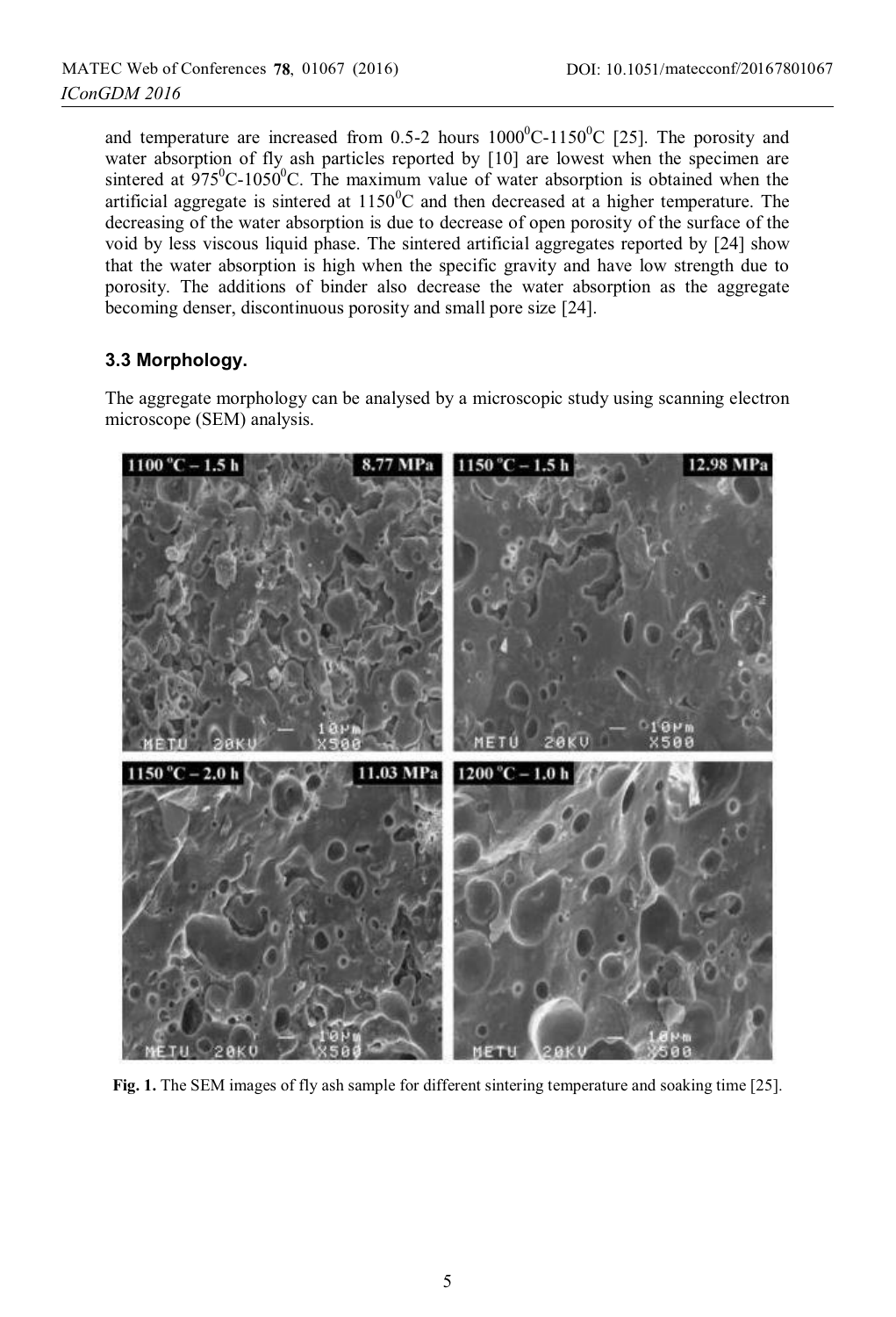



The porosity and the formation of the binder can be seen by using SEM analysis. The formation of the pore and binder can be analysed corresponding to the various applications of the manufactured aggregate.

# **4 Application**

The aggregate has been an important material in various industries as it can be used in may apply depending on the their properties. The by-product such as fly ash been mostly researched to be use for structural concrete. The artificial lightweight aggregate as well can be grouped as a granular thermal insulation product as it has good thermal insulation.

## **4.1 Lightweight concrete.**

The construction industries is very important as all other industry will need infrastructures in order for development to occur. The important materials in the infrastructures are concrete. The lightweight concrete had been proving more advantages than normal weight in terms of structural load-bearing, as acoustic, thermal insulation and less cost for transportation and building as the dead load from superstructure are decreased[26-28]. There are several ways to produce a light weight concrete. A common method to produce lightweight building materials is by usage of lightweight aggregates [27]. The density of a concrete are reduced because of the air void exist in the lightweight aggregates that replaced the fine aggregate and normal weight course aggregate. Foamed concrete also categorised as lightweight concrete, which is produced by the use of foaming agent to entrap large volume of air into a cement paste or mortar [29].

The concrete performance is affected by several aggregate properties like particle shape and surface texture, relative density, bulk density, the strength of lightweight aggregates, total porosity, grading, moisture content and absorption, modulus of elasticity of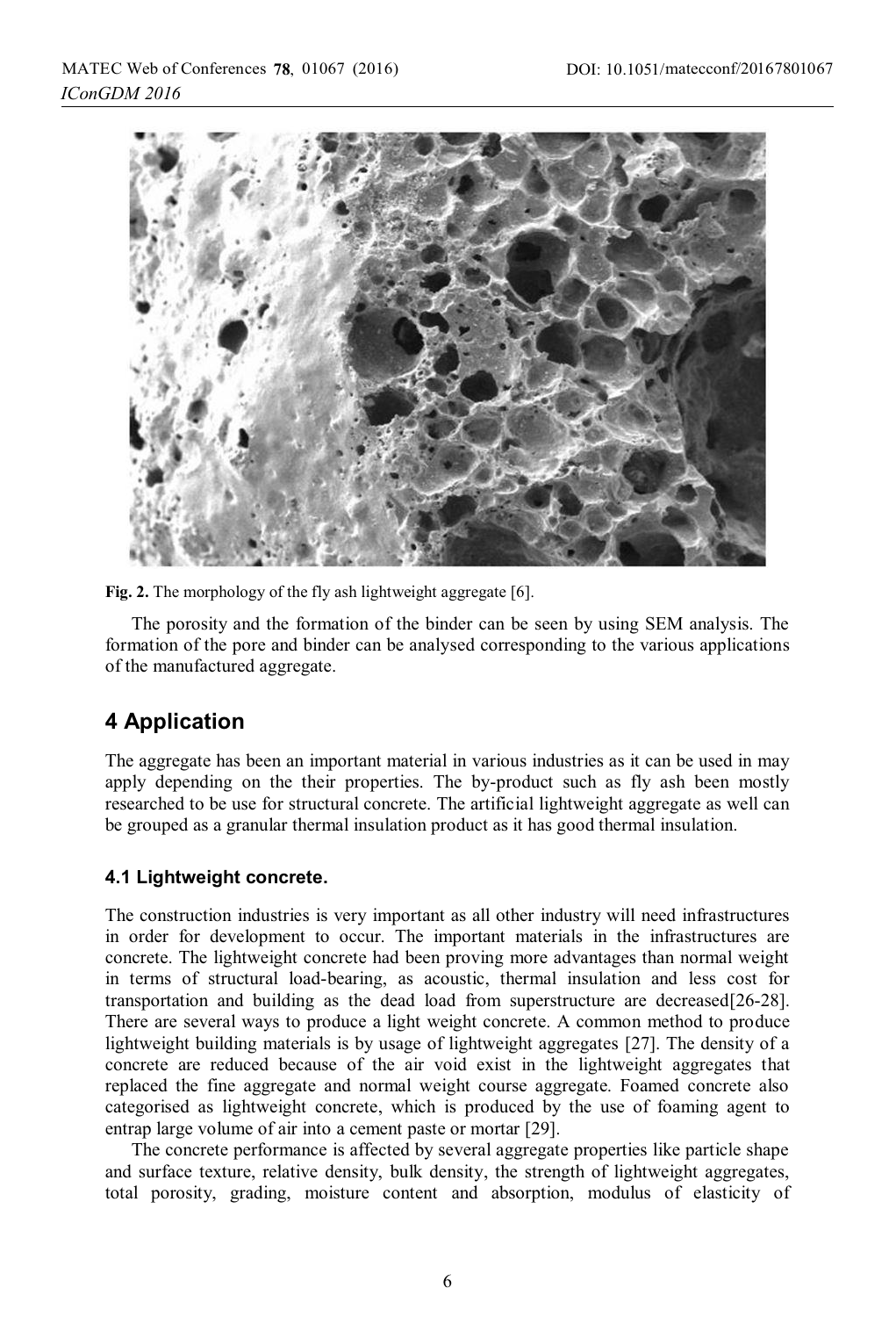lightweight aggregate particles [30]. The aggregate properties affect the performance of the concrete in workability, proportions of mixing, density, and strength.

#### **4.2 Insulation.**

The thermal conductivity coefficient is the basic term for classifying the thermal insulation materials. The unit of the thermal conductivity coefficient is a Kelvin meter per watt W/m K which can be defined as the amount the heat to pass through a certain unit area and thickness in unit time when the temperature difference between two surfaces is 1 Kelvin. The thermal conductivity of a lightweight aggregate concrete is lower than normal concrete by nearly 50% because of the decrease of the unit weight [31]. The thermal conductivity of normal concrete is in the range of the  $0.62$  to  $3.3$  W/m K, meanwhile the lightweight concrete are  $0.4 - 1.89$  W/m K [32].

# **5 Conclusion**

The industrial waste can be utilised as aggregate as the aggregate has a very large application. The understanding the properties of by the product artificial lightweight aggregate are needed so that the performance can be better than natural aggregate. The use of artificial can provide more sustainable to this world and maybe better performance to traditional system which use the natural aggregate.

# **References**

- 1. C.R. Cheeseman, A. Makinde, S. Bethanis, Resour. Conserv. Recy., **43,** 147 (2005).
- 2. A.L. Bush, D.P. Bryan, D.R. Hack, Struct. Eng., **88,** 14 (2010).
- 3. P. Priyadharshini, G.M. Ganesh, S. Sathi, Int. J. Earth Sci. Eng., **05,** 540–546 (2012).
- 4. C.L.A. Bui, Hwang, C. Chen, K. Lin, M. Hsieh, Constr. Build. Mater*.*, **35,** 1056–1062 (2012).
- 5. J.M. Bijen, Int. J. Cem. Compos. Light. Concr*.*, **8,** 191–199 (1986).
- 6. M. Aineto, A. Acosta, J.M. Rincon, *World of Coal Ash Conference (WOCA)* (2005).
- 7. J.I. Bhatty, K.J. Reid, Waste water. Res., **7,** 363–376 (1989).
- 8. C.R. Cheeseman, G.S. Virdi, Resour*.* Conserv. Recycl., **45,** 18–30 (2005).
- 9. I. Kourti, C.R. Cheeseman, Resour. Conserv. Recycl., **54,** 769–775 (2010).
- 10. A.Sivakumar, P.Gomathi, J. Civ. Eng., **3,** 42 (2012).
- 11. F.Colangelo, R. Cioffi, Materials (Basel),*.* **6,** 3139 (2013).
- 12. G. Baykal, A. G. Döven, Resour. Conserv. Recycl., **30,** 59 (2000).
- 13. I. B. Topçu, T. Uygunoglu, Build. Environ*.*, **42,** 4108 (2007).
- 14. R. Manikandan, K. Ramamurthy, Cem. Concr. Compos., **30,** 848 (2008).
- 15. A. Abdullah, M. M. A. B. Abdullah, K. Hussin, C.M. Ruzaid, Y. Zarina, M.A.A.M. Salleh, N. Zakaria, M.F.M. Tahie, Key Eng. Mater., **594-595,** 151–155 (2013).
- 16. R. A Razak, M.Mustafa, A. L Bakri, K. Hussin, K. N. Ismail, Rev. Chim., **7** , 828  $(2014).$
- 17. R.Razak, A.M Mustafa Al Bakri, K. Hussin, K.N. Ismail, D. Hardjito, Y. Zarina, Int. J. Mol. Sci*.,* **16,** 11629 (2015).
- 18. P. Gomathi, A. Sivakumar, Arch. Civ. Eng*.*, **60,** (2014).
- 19. J. Davidovits, First Int. Conf. Alkaline Cem. Concr*.*, 131 (1994).
- 20. M.M.A.B. Abdullah, Fly Ash Porous Material using Geopolymerization Process for High Temperature Exposure. Int. J. Mol. Sci., **13,** 4388 (2012).